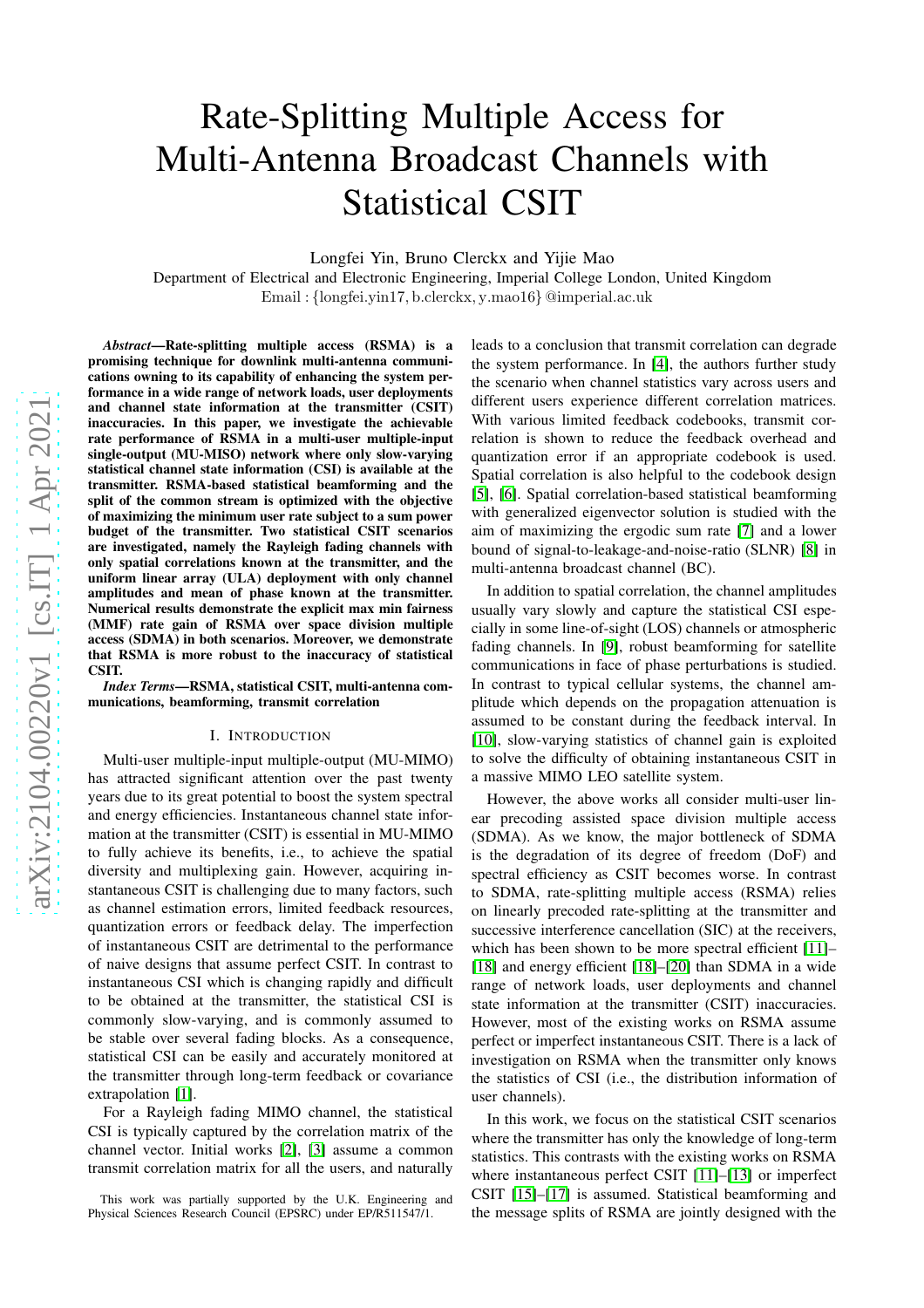objective of maximizing the minimum rate. A weighted minimum mean square error (WMMSE)-based alternating optimization (AO) algorithm is used to transform the initial non-convex problem into convex ones to be iteratively solved. Two statistical CSIT scenarios are investigated. In our first scenario considering Rayleigh fading channels with known transmit correlations, simulation results show the effectiveness of RSMA over SDMA especially when the channels are uncorrelated. It is also demonstrated that high spatial correlation is helpful to the MMF rate performance of both RSMA and SDMA. RSMA is more robust to the inaccuracy of correlation coefficient phase. In the second scenario assuming channel amplitudes and mean of phase known at the transmitter, RSMA shows explicit performance gain over both SDMA and NOMA.

The rest of the paper is organized as follows: the system model and problem formulation of optimizing MMF rate are described in Section II, followed by the WMMSE and AO algorithm in Section III. Two scenarios of channel statistics and numerical results are illustrated in Section IV. Section V concludes the paper.

*Notations*: Boldface, lowercase and standard letters denote matrices, column vectors, and scalars, respectively. R and C represent the real and complex domains. The real part of a complex number x is given by  $\mathcal{R}(x)$ .  $(\cdot)^T$  and  $(\cdot)^H$  denote the transpose and the Hermitian transpose, respectively.  $|\cdot|$  and  $\|\cdot\|$  respectively denote the absolute value and Euclidean norm.

#### II. SYSTEM MODEL & PROBLEM FORMULATION

We consider a MU-MISO communication network with a base station (BS) equipped with  $N_t$  transmit antennas serving K single-antenna users. Let  $\mathcal{K} = \{1, \dots, K\}$ denote all user indices. The broadcast channel is written as

$$
y_k = \mathbf{h}_k^H \mathbf{x} + n_k, \ k \in \mathcal{K}, \tag{1}
$$

where  $y_k$  is the received signal at user-k,  $\mathbf{h}_k \in \mathbb{C}^{N_t \times 1}$ is the channel vector between the BS and user-k.  $x \in$  $\mathbb{C}^{N_t \times 1}$  is the transmit signal which is subject to a sum power constraint  $\mathbb{E} \left\{ \mathbf{x}^H \mathbf{x} \right\} \leq P_t$ ,  $n_k \in \mathbb{C}$ ,  $k \in \mathcal{K}$  is the complex Gaussian random noise of user- $k$  with zero mean and unit variance, from which the transmit signal-to-noise ratio (SNR) equals to  $P_t$ .

Considering the RSMA strategy at the BS, the unicast message  $W_k$  intended for user-k is split into a common sub-message  $W_{ck}$  and a private sub-message  $W_{p,k}$ . The common sub-messages  $W_{c,1}, \cdots, W_{c,K}$  are jointly encoded into a common stream  $s_c$ , which is intended to be decoded by all users. The private submessages are respectively encoded into  $s_1, \dots, s_K$ . The vector of symbol streams to be transmitted is  $s =$  $[s_c, s_1, \cdots, s_K]^T \in \mathbb{C}^{(K+1)\times 1}$ , where  $\mathbb{E}\{\mathbf{s}\mathbf{s}^H\} = \mathbf{I}$ . Let  $\mathbf{P} = [\mathbf{p}_c, \mathbf{p}_c, \cdots, \mathbf{p}_K] \in \mathbb{C}^{(N_t+1) \times K}$  denotes the linearly precoding matrix, the transmit signal is given as

$$
\mathbf{x} = \mathbf{P}\mathbf{s} = \mathbf{p}_c s_c + \sum_{k=1}^K \mathbf{p}_k s_k.
$$
 (2)

Following the decoding process of RSMA, each user sequentially decodes the common stream and the intended private stream to recover its message. Each user decodes

 $s_c$  at first by treating all private streams as noise. Then, the common stream is removed from  $y_k$  through SIC, and each user decodes its private stream by treating the interference from other private streams as noise. The signal-to-interference-noise ratios (SINRs) of decoding  $s_c$ and  $s_k$  at user-k are respectively given as

$$
\gamma_{c,k} = \frac{\left|\mathbf{h}_k^H \mathbf{p}_c\right|^2}{\sum_{i \in \mathcal{K}} \left|\mathbf{h}_k^H \mathbf{p}_i\right|^2 + 1},\tag{3}
$$

$$
\gamma_k = \frac{\left|\mathbf{h}_k^H \mathbf{p}_k\right|^2}{\sum_{i \in \mathcal{K}, i \neq k} \left|\mathbf{h}_k^H \mathbf{p}_i\right|^2 + 1}, \quad \forall k \in \mathcal{K}.
$$
 (4)

Therefore, the rates of decoding  $s_c$  and  $s_k$  at user-k are  $R_{c,k} = \log_2(1 + \gamma_{c,k})$  and  $R_k = \log_2(1 + \gamma_k)$ . Since the common stream is shared amongst all users, the rate of the common stream is  $R_c = \min_{k \in \mathcal{K}} R_{c,k}$ . By defining  $C_k$  as the portion of common rate at user-k, we have  $R_c = \sum_{k \in \mathcal{K}} C_k$ . As a consequence, the k-th user's rate is denoted by  $R_{k,tot} = C_k + R_k$ .

Next, we investigate the ergodic rate of each user with statistical CSI at the transmitter. Ergodic rate is known as a long-term measure which captures the expected performance over the known channel distribution information. With given statistical CSIT, we can construct the set of i.i.d channel samples  $\mathbb{H}^{(S)} = \{ \mathbf{H}^{(s)}, s \in \mathfrak{S} = \{ 1, \cdots, S \} \}.$ When the sample size  $S \rightarrow \infty$ , based on the strong law of large numbers, the ergodic common and private rate of each user are approximated by the following sample average functions (SAFs).

$$
\overline{R}_{c,k} = \lim_{S \to \infty} \overline{R}_{c,k}^{(S)} = \lim_{S \to \infty} \frac{1}{S} \sum_{s=1}^{S} R_{c,k}(\mathbf{H}^{(s)}), \quad (5)
$$

$$
\overline{R}_k = \lim_{S \to \infty} \overline{R}_k^{(S)} = \lim_{S \to \infty} \frac{1}{S} \sum_{s=1}^S R_k(\mathbf{H}^{(s)}), \qquad (6)
$$

where  $R_{c,k}(\mathbf{H}^{(s)})$  and  $R_k(\mathbf{H}^{(s)})$  are rates correspond to the s-th channel sample. All samples are available at the transmitter so as to approximate the ergodic rate. With the given statistical CSIT, we formulate the optimization problem  $\overline{\mathcal{R}}$  to achieve max min fairness (MMF) amongst all users subject to a sum transmit power constraint, which is given by

$$
\overline{\mathcal{R}}: \quad \max_{\overline{\mathbf{c}}, \mathbf{P}} \min_{k \in \mathcal{K}} \left( \overline{C}_k + \overline{R}_k^{(S)} \right) \tag{7}
$$

$$
s.t. \quad \overline{R}_{c,k}^{(S)} \ge \sum_{k=1}^{K} \overline{C}_k, \quad \forall k \in \mathcal{K} \tag{8}
$$

$$
\overline{C}_k \ge 0, \quad \forall k \in \mathcal{K} \tag{9}
$$

$$
\|\mathbf{p}_c\|^2 + \sum_{k=1}^K \|\mathbf{p}_k\|^2 \le P_t, \qquad (10)
$$

where  $\overline{\mathbf{c}} = [\overline{C}_1, \cdots, \overline{C}_K]$  is the vector of ergodic common rate allocation among users, which is optimized together with the precoding matrix P. Note that P is fixed over each  $R_{c,k}(\mathbf{H}^{(s)})$  and  $R_k(\mathbf{H}^{(s)})$ . Constraint (8) ensures that the common stream  $s_c$  is decoded by each user. Constraint (9) ensures that each entry of  $\bar{c}$  is nonnegative.  $P_t$  is the sum transmit power budget, and (10) implies the sum power constraint.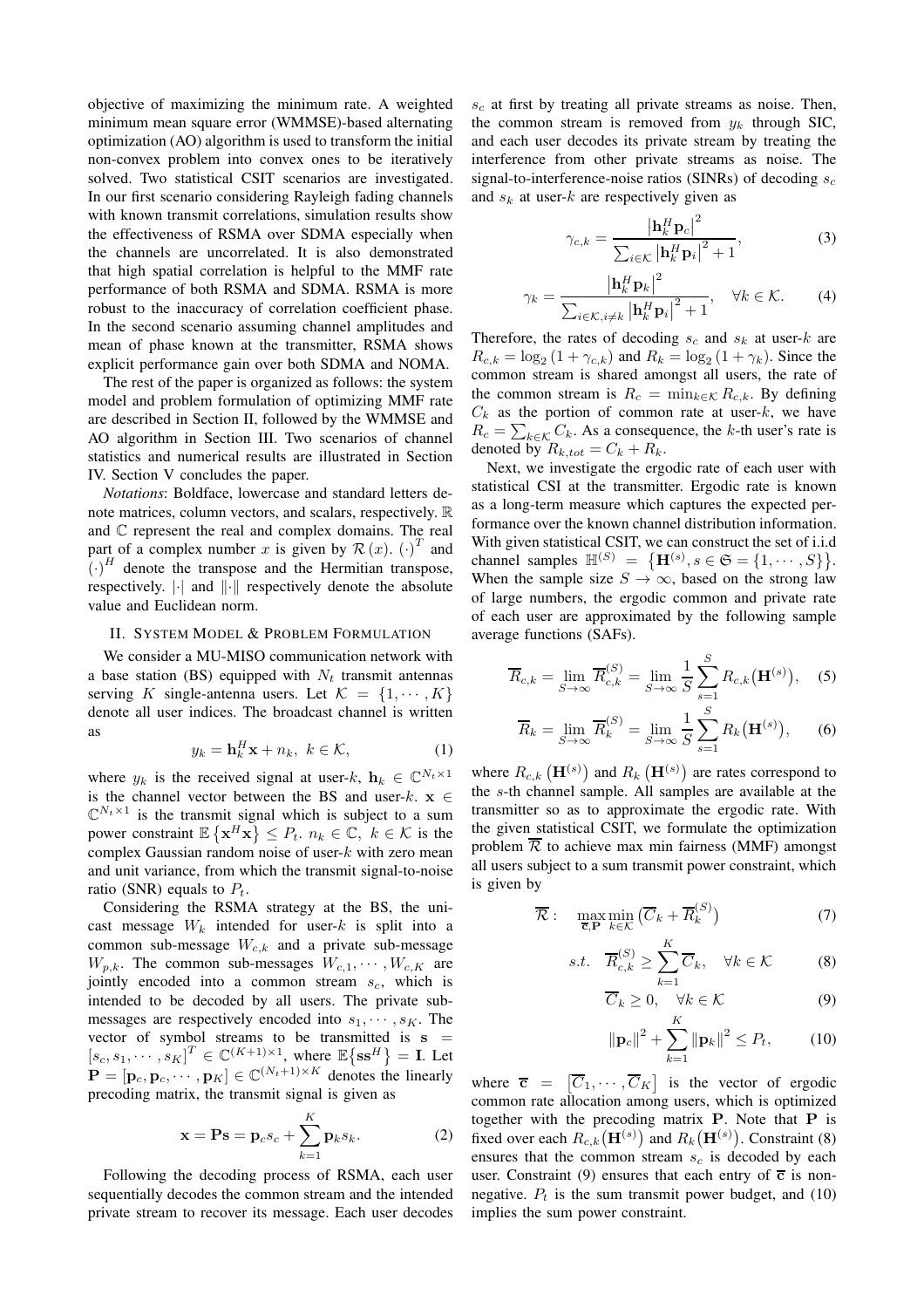## III. WMMSE OPTIMIZATION FRAMEWORK

The optimization problem described above is nonconvex. To solve the RSMA-based problem, we follow the method in [\[15\]](#page-5-14) to reformulate the original non-convex problem into an equivalent WWMSE form, and solve the reformulated problem based on an AO algorithm. At user-k, the stream which is decoded first is  $s_c$ . The estimate of  $s_c$  is given by  $\hat{s}_{c,k} = g_{c,k}y_k$ , where  $g_{c,k}$ represents the equalizer. After the common stream is decoded and removed by SIC, the estimate of desired  $s_k$  is  $\widehat{s}_k = g_k \left( y_k - \mathbf{h}_k^H \mathbf{p}_c s_c \right)$ . The common and private mean square errors (MSEs) are respectively

$$
\varepsilon_{c,k} = |g_{c,k}|^2 T_{c,k} - 2\mathcal{R}\{g_{c,k}\mathbf{h}_k^H \mathbf{p}_c\} + 1,\qquad(11)
$$

$$
\varepsilon_k = |g_k|^2 T_k - 2\mathcal{R}\left\{g_k \mathbf{h}_k^H \mathbf{p}_k\right\} + 1,\tag{12}
$$

where we have  $T_{c,k} = \left|\mathbf{h}_k^H \mathbf{p}_c\right|^2 + T_k$  and  $T_k = \left|\mathbf{h}_k^H \mathbf{p}_k\right|^2 + T_k$  $\sum_{j=1,j\neq k}^{K} |\mathbf{h}_k^H \mathbf{p}_j|^2 + 1$ . The minimum MSE (MMSE) equalizers are given by

$$
g_{c,k}^{MMSE} = \mathbf{p}_c^H \mathbf{h}_k T_{c,k}^{-1} \quad \text{and} \quad g_k^{MMSE} = \mathbf{p}_k^H \mathbf{h}_k T_k^{-1}.
$$
\n(13)

By substituting (13) into (11) and (12), the MMSEs are

$$
\varepsilon_{c,k}^{MMSE} = \min_{g_{c,k}} \varepsilon_{c,k} = T_{c,k}^{-1} I_{c,k},\tag{14}
$$

$$
\varepsilon_k^{MMSE} = \min_{g_k} \varepsilon_k = T_k^{-1} I_k,\tag{15}
$$

where we define  $I_{c,k} = T_{c,k}$  as the interference portion in  $T_{c,k}$  and  $I_k = T_k - |\mathbf{h}_k^H \mathbf{p}_k|^2$  as the interference portion in  $T_k$ . Thus, the SINRs can be written in the form of MMSEs, i.e.,  $\gamma_{c,k} = (1/\varepsilon_{c,k}^{MMSE}) - 1$  and  $\gamma_k = (1/\varepsilon_k^{MMSE}) - 1$ . As a result, the rates are expressed by  $R_{c,k} = -\log_2(\varepsilon_{c,k}^{MMSE})$  and  $R_k = -\log_2(\varepsilon_k^{MMSE})$ . Furthermore, the common and private weighted MSEs

(WMSEs) of user- $k$  are given by

$$
\xi_{c,k} = u_{c,k} \varepsilon_{c,k} - \log_2 u_{c,k}
$$
 and  $\xi_k = u_k \varepsilon_k - \log_2 u_k$ , (16)

where  $u_{c,k}$  and  $u_k$  are the weights associated with MSEs. To obtain the minimum WMSEs (WMMSEs) over both equalizers and weights, we substitute the MMSE equalizers to (16) and let  $\frac{\partial \xi_{c,k}(g_{c,k}^{MMSE})}{\partial u_{c,k}}$  $\frac{\left(g_{c,k}^{MMSE}\right)}{\partial u_{c,k}}=0$  and  $\frac{\partial \xi_k\left(g_{k}^{MMSE}\right)}{\partial u_k}$  $\frac{\partial u_k}{\partial u_k} =$ 0. Thereby, the MMSE weights are obtained as

$$
u_{c,k}^{MMSE} = \left(\varepsilon_{c,k}^{MMSE}\right)^{-1} \text{ and } u_k^{MMSE} = \left(\varepsilon_k^{MMSE}\right)^{-1}.\tag{17}
$$

We substitute (13) and (17) into (16), and the rate-WMMSE relationship is obtained.

$$
\xi_{c,k}^{MMSE} = \min_{g_{c,k}, u_{c,k}} \xi_{c,k} = 1 + \log_2 \varepsilon_{c,k}^{MMSE} = 1 - R_{c,k},
$$
\n(18)

$$
\xi_{c,k}^{MMSE} = \min_{g_{c,k}, u_{c,k}} \xi_{c,k} = 1 + \log_2 \varepsilon_k^{MMSE} = 1 - R_k.
$$
\n(19)

By taking the expectation over the known channel distribution and applying SAFs for approximation [\[15\]](#page-5-14), the SAF version of the rate-WMMSE relationship writes as

$$
\overline{\xi}_{c,k}^{MMSE(S)} = \min_{\mathbf{g}_{c,k},\mathbf{u}_{c,k}} \overline{\xi}_{c,k}^{(S)} = 1 - \overline{R}_{c,k}^{(S)},\qquad(20)
$$

$$
\overline{\xi}_k^{MMSE(S)} = \min_{\mathbf{g}_k, \mathbf{u}_k} \overline{\xi}_k^{(S)} = 1 - \overline{R}_k^{(S)},\tag{21}
$$

where  $\overline{\xi}_{c,k}^{MMSE(S)}$  =  $\frac{1}{S} \sum_{s=1}^{S} \xi_{c,k}^{MMSE(s)}$  and  $\overline{\xi}_k^{MMSE(S)}$  =  $\frac{1}{S}\sum_{s=1}^S \xi_k^{MMSE(s)}$  $k$  represent SAF approximations of the ergodic WMMSEs when  $S \to \infty$ .  $\xi_{c,k}^{\overline{M}MSE(s)}$  and  $\xi_k^{MMSE(s)}$  $k$ <sup>MMMSE(s)</sup> are associated with the s-th sample in  $\mathbb{H}^{(S)}$ . The sets of MMSE equalizers are defined as  $\mathbf{g}_{c,k}^{MMSE} = \{g_{c,k}^{MMSE(s)} \mid s \in \mathfrak{S}\}\)$  and  $\mathbf{g}_k^{MMSE} \, = \, \big\{ \overset{\cdot}{g}_k^{MMSE(s)} \,$  $\binom{MMSE(s)}{k}$  |  $s \in \mathfrak{S}$ . The sets of MMSE weights are  $\mathbf{u}_{c,k}^{MMSE} = \{u_{c,k}^{MMSE(s)} | s \in \mathfrak{S}\}\$ and  $\mathbf{u}_k^{MMSE} = \left\{ u_k^{MMSE(s)} \right\}$  $\binom{MMSE(s)}{k}$  |  $s \in \mathfrak{S}$ . For compactness, we define the composite MMSE equalizer and weight of all the users as  $\mathbf{G}^{MMSE} = \{ \mathbf{g}_{c,k}^{MMSE}, \mathbf{g}_{k}^{MMSE} \mid k \in \mathcal{K} \}$ and  $\mathbf{U}^{MMSE} = \left\{ \mathbf{u}_{c,k}^{MMSE}, \mathbf{\overline{u}}_{k}^{MMSE} \mid k \in \mathcal{K} \right\}$ . Motivated by the rate-WMMSE relationship, the reformulated equivalent WMMSE problem is written as

$$
\overline{\mathcal{W}}: \quad \max_{\overline{\mathbf{c}}, \mathbf{P}, \mathbf{G}, \mathbf{U}, \overline{r}_g} \overline{r}_g \tag{22}
$$

s.t. 
$$
\overline{C}_k + (1 - \overline{\xi}_k^{(S)}) \ge \overline{r}_g, \quad \forall k \in \mathcal{K}
$$
 (23)

$$
1 - \overline{\xi}_{c,k}^{(S)} \ge \sum_{k=1} \overline{C}_k, \quad \forall k \in \mathcal{K} \tag{24}
$$

$$
\overline{C}_k \ge 0, \quad \forall k \in \mathcal{K} \tag{25}
$$

$$
\|\mathbf{p}_c\|^2 + \sum_{k=1}^K \|\mathbf{p}_k\|^2 \le P_t,
$$
 (26)

where  $\overline{r}_q$  is an auxiliary variable. For any stationary point of  $\overline{W}$  given by  $(P^*, \mathbf{G}^*, \mathbf{U}^*, \overline{r}_g^*, \overline{\mathbf{c}}^*)$ , there exists a stationary point of  $\overline{\mathcal{R}}$  given by  $(\mathbf{P}^*, \overline{\mathbf{c}}^*)$ . Although  $\overline{\mathcal{W}}$  is still non-convex with respect to the joint set of optimization variables, it is block-wise convex, e.g., the problem is convex in P when assuming G, U and fixed. Note that the MMSE solutions of  $(G, U)$  associated with the rate-WMMSE relationship are optimum for  $\overline{W}$ . Therefore, an AO algorithm described in Algorithm 1 is utilized to solve  $\overline{\mathcal{W}}$ .

In the *n*-th iteration of the algorithm, based on the precoding matrix  $\mathbf{P}^{[n-1]}$  obtained from the previous iteration, the equalizers and weights are updated by closed form MMSE solutions  $\mathbf{G}^{MMSE}(\mathbf{P}^{[n-1]})$  and  $\mathbf{U}^{MMSE}(\mathbf{P}^{[n-1]})$ . Then, with the updated  $\mathbf{G}$  and  $\mathbf{U}$ , we can write the SAF expressions of average WMMSE as

$$
\overline{\xi}_{c,k}^{(S)} = \mathbf{p}_c^H \overline{\Psi}_{c,k}^{(S)} \mathbf{p}_c + \sum_{i=1}^K \mathbf{p}_i^H \overline{\Psi}_{c,k}^{(S)} \mathbf{p}_i + \overline{t}_{c,k}^{(S)} - 2\mathcal{R} \{ \overline{\mathbf{f}}_{c,k}^{(S)H} \mathbf{p}_c \} + \overline{u}_{c,k}^{(S)} - \overline{v}_{c,k}^{(S)},
$$
\n(27)

$$
\overline{\xi}_{k}^{(S)} = \sum_{i=1}^{K} \mathbf{p}_{i}^{H} \overline{\Psi}_{k}^{(S)} \mathbf{p}_{i} + \overline{t}_{k}^{(S)} - 2\mathcal{R} \{ \overline{\mathbf{f}}_{k}^{(S)H} \mathbf{p}_{k} \} + \overline{u}_{k}^{(S)} - \overline{v}_{k}^{(S)},
$$
\n(28)

where  $\bar{t}_{c,k}^{(S)}$ ,  $\bar{t}_k^{(S)}$  $_{k}^{ \left( S \right)},\,\,\overline{\Psi}_{c,k}^{\left( S \right)},\,\,\overline{\Psi}_{k}^{\left( S \right)}$  $\overline{\mathbf{f}}^{ \left( S \right)}_{k} , \; \overline{\mathbf{f}}^{ \left( S \right)}_{c,k}, \; \overline{\mathbf{f}}^{ \left( S \right)}_{k}$  $\overline{v}_{c,k}^{ \left( S \right)},~\overline{v}_{c,k}^{ \left( S \right)},~\overline{v}_{k}^{ \left( S \right)}$  $k^{(3)}$  are SAFs obtained according to the updated G and U. Details can be found in [\[15\]](#page-5-14). By substituting equation (27) and (28) into  $\overline{W}$  and removing G and U from optimization variables,  $\overline{\mathcal{W}}$  becomes convex and the precoding matrix **P** is therefore optimized. Updating G, U and updating P are repeated alternatively until convergence.  $\varepsilon = 10^{-4}$  is the tolerance of the algorithm, which determines the accuracy of the optimization.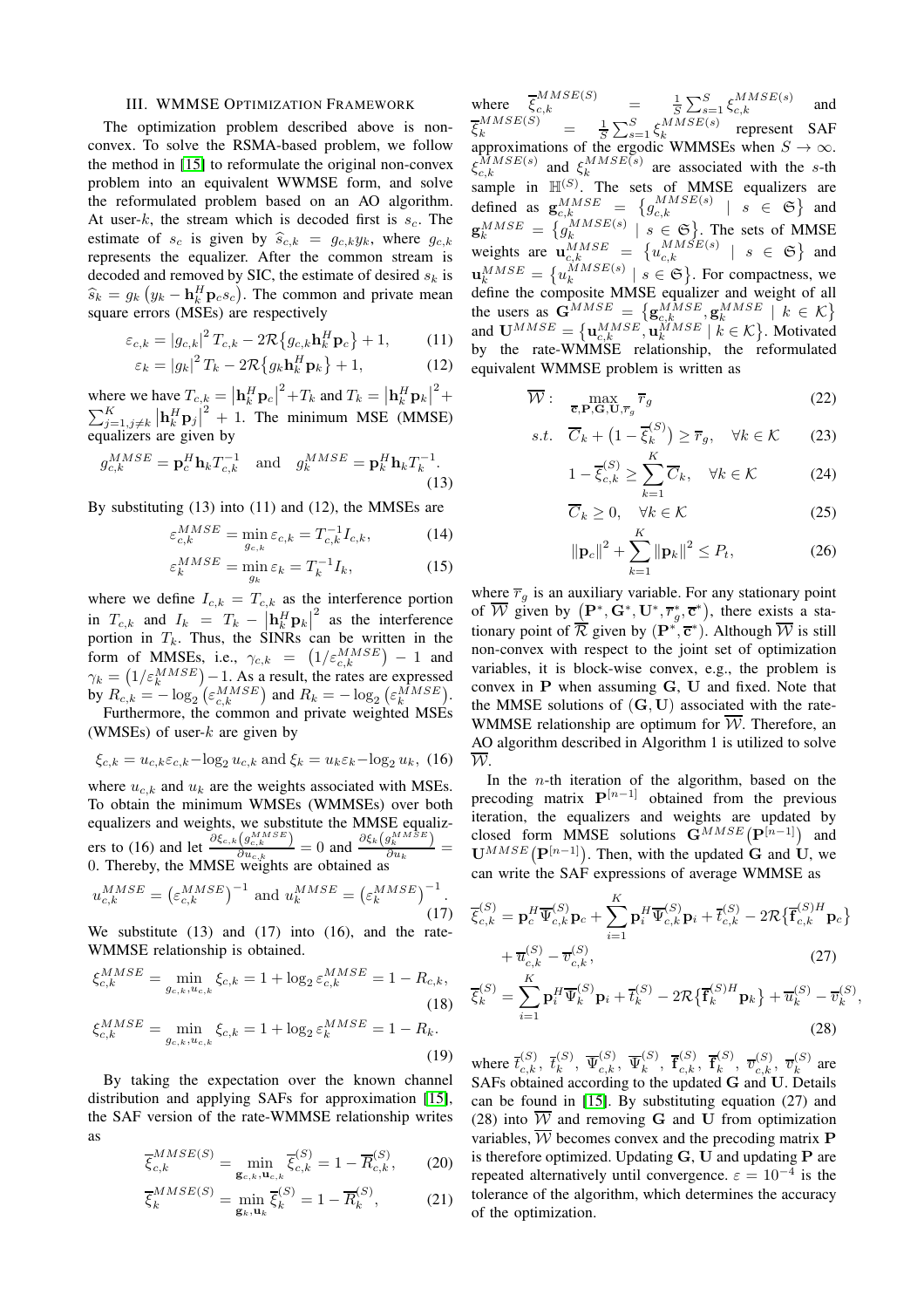## Algorithm 1 Alternating Optimization

1: **Initialize:** 
$$
n \leftarrow 0
$$
,  $\overline{\mathcal{W}}^{[n]} \leftarrow 0$ , **P**.  
\n2: **repeat**  
\n3:  $n \leftarrow n+1$ ,  $\mathbf{P}^{[n-1]} \leftarrow \mathbf{P}$ .  
\n4:  $\mathbf{G} \leftarrow \mathbf{G}^{MMSE} (\mathbf{P}^{[n-1]}), \mathbf{U} \leftarrow$   
\n $\mathbf{G}^{MMSE} (\mathbf{U}^{[n-1]}).$   
\n5: **update**  $\overline{t}_{c,k}^{(S)}, \overline{t}_{k}^{(S)}, \overline{\Psi}_{c,k}^{(S)}, \overline{\Psi}_{k}^{(S)}, \overline{\mathbf{f}}_{c,k}^{(S)}, \overline{\mathbf{r}}_{c,k}^{(S)}, \overline{\mathbf{v}}_{c,k}^{(S)}, \overline{\mathbf{v}}_{c,k}^{(S)},$   
\nfor all  $k \in \mathcal{K}$ .  
\n6:  $\mathbf{P} \leftarrow \arg \overline{\mathcal{W}}^{[n]}.$   
\n7: **until**  $\left| \overline{\mathcal{W}}^{[n]} - \overline{\mathcal{W}}^{[n-1]} \right| < \varepsilon$ .

,

#### IV. SIMULATION RESULTS

In this section, we evaluate the simulation results based on the above algorithm. Two different statistical CSIT scenarios are investigated. The former scenario is commonly used for cellular systems, while the latter is more suited for non-terrestrial systems.

In the first scenario, we consider a Rayleigh fading channel model where the channel statistics described by the spatial correlation matrices are known at the transmitter. The channel vector between the BS and user- $k$  is modeled as  $\mathbf{h}_k = \mathbf{R}_{t,k}^{1/2} \mathbf{h}_{w,k}$ , where  $\mathbf{h}_{w,k}$ ,  $k \in \mathcal{K}$  are i.i.d channels with entries drawn from  $\mathcal{CN}(0,1)$  [\[4\]](#page-5-3). By taking a 4-antenna transmitter as an example, user-k's transmit correlation matrix  $\mathbf{R}_{t,k}$  is given by

$$
\mathbf{R}_{t,k} = \mathbb{E}\left\{\mathbf{h}\mathbf{h}^H\right\} = \begin{bmatrix} 1 & t_k & t_k^2 & t_k^3\\ t_k^* & 1 & t_k & t_k^2\\ t_k^{*2} & t_k^* & 1 & t_k\\ t_k^{*3} & t_k^{*2} & t_k^* & 1 \end{bmatrix},\qquad(29)
$$

where  $t_k$  is the transmit correlation coefficient for user- $k$ . The eigenvalue decomposition of  $\mathbf{R}_{t,k}$  writes as

$$
\mathbf{R}_{t,k} = \mathbf{U}_{t,k} \mathbf{\Lambda}_t \mathbf{U}_{t,k}^H, \tag{30}
$$

where  $\Lambda_t$  is a diagonal matrix containing eigenvalues  $\lambda_1, \dots, \lambda_{\text{rank}(\Lambda_t)}$  ordered decreasingly, i.e.,  $\lambda_1 \geq \lambda_2 \geq$  $\cdots \geq \lambda_{\text{rank}(\mathbf{\Lambda}_t)}$ . The eigenvectors in  $\mathbf{U}_{t,k}$  represent dominant transmit directions. Specifically, the eigenvalues are functions of the magnitude of  $t_k$ , while the eigenvectors are functions of the phase of  $t_k$ . To evaluate the influence of spatial correlation on the system performance, all users are assumed to have the same magnitude  $|t_k| = |t|, \forall k \in$  $K$  by ignoring the user indices. This is motivated by the fact that  $|t|$  is a function of the BS inter-element spacing [\[4\]](#page-5-3). However, the phases  $\frac{t_k}{|t|}$  are independent from each other and uniformly distributed over  $[-\pi, \pi]$ . With such assumption, the matrix  $U_{t,k}$  is independent from one user to another. The eigenvalues in  $\Lambda_t$  are equal for all users. When  $|t| = 0$ , each user's channel is spatially uncorrelated.  $\Lambda_t = I$ , and rank  $(\Lambda_t) = N_t$ . Otherwise,  $|t| = 1$  indicates fully correlated channels with rank  $(\Lambda_t) = 1$ .

In the second scenario, we consider a LOS uniform linear array (ULA) deployment where the channel phases change more rapidly than the amplitudes. When  $N_t = 4$ , the channel vector of user- $k$  can be written as

$$
\mathbf{h}_{k} = \beta_{k} \times \left[1, e^{j\varphi_{k}}, e^{j2\varphi_{k}}, e^{j3\varphi_{k}}\right]^{H}.
$$
 (31)

For each user, we assume the channel amplitude  $\beta_k$ is known. The phase  $\varphi_k$  is uniformly distributed over  $\left[\varphi_k^{min}, \varphi_k^{max}\right]$ , and has a mean  $\overline{\varphi}_k$  which is user dependent. All users are assumed to have the same range of phase  $r = \varphi_k^{max} - \varphi_k^{min}$ .

In Fig. 1, we consider the Rayleigh fading channels with known transmit correlation matrices. Following the assumption in the system model, all users have the same magnitude of transmit correlation coefficient, i.e.,  $|t_k|$  =  $|t| = 1$ , 0.9, 0.6 or 0 during the simulations. The correlation coefficient phases of all users  $\frac{t_k}{|t|}$  are independent from each other and randomly drawn from  $[-\pi, \pi]$ . Therefore, we obtain the set of independent transmit correlation matrices  $\mathcal{R}_t = \{\mathbf{R}_{t,1}, \cdots, \mathbf{R}_{t,K}\}\$ . The set of channel samples  $\mathbb{H}^{(S)}$  is constructed according to the given channel statistics and is available at the transmitter to approximate ergodic rates by the SAFs. The sample size  $S = 1000$ is used. It should be noted that all solutions in Fig. 1 are obtained by averaging over 100 different  $\mathcal{R}_t$  based on fixed |t| and 100 randomly selected  $\frac{t_k}{|t|}$  to evaluate the MMF rate performance. Here, we consider  $N_t = 8$  transmit antennas and  $K = 6$  users in the MU-MISO system. The results of perfect instantaneous CSIT are also provided. SDMA is used as the benchmark. It is a special case of RSMA by turning off the common stream. Readers are referred to [\[13\]](#page-5-13) for the detailed comparison between SDMA and RSMA. NOMA is not adopted in this scenario due to the fact that multi-antenna NOMA is not suited for general user deployments and results in a waste of DoF and therefore rate loss. It is suited when users are sufficiently aligned with each other and exhibit a disparity of channel strengths. NOMA also leads to higher complexity with multi-layer SIC at the users. It is observed that the performance with perfect CSIT is better than the statistical CSIT scenarios for both RSMA and SDMA. Since the system is underloaded, both transmit schemes achieve equal MMF-DoF, which is 1 under perfect CSIT. For statistical CSIT, the MMF rate performance improves as  $|t|$  grows. When  $|t| = 1$ , all the channels are spatially correlated. Only one eigenvalue exists in  $\Lambda_t$ . The maximum eigenvector of each  $U_{t,k}$  indicates exactly the space channel direction. As a consequence, the beamforming optimization based on statistical CSIT when  $|t| = 1$  is very accurate. Spatially correlated channels are indeed beneficial to the statistical beamforming design and MMF rate performance for both RSMA and SDMA. RSMA shows better rate performance compared with SDMA due to its more flexible architecture. Otherwise, when  $|t| \neq 1$ , the eigenvectors of  $U_{t,k}$  represent different dominant directions, and there exists more than one eigenvalues in  $\Lambda_t$ . The maximum eigenvalue decreases as |t| drops. Finally, when  $|t| = 0$ , all channels are spatially uncorrelated.  $\Lambda_t$  becomes an identity matrix and the MMF rate mostly degrades. As we can see, the DoFs of RSMA curves are around  $\frac{1}{K}$ . For SDMA, all DoFs reduce to 0, i.e., the ceiling effect is observed. The DoF performance coincides with the results of non-scaling CSIT with a fixed number of feedback bits in [\[17\]](#page-5-15). Above all, RSMA can always provide MMF rate gains over SDMA, and also provide DoF gains when the channels are not spatially correlated.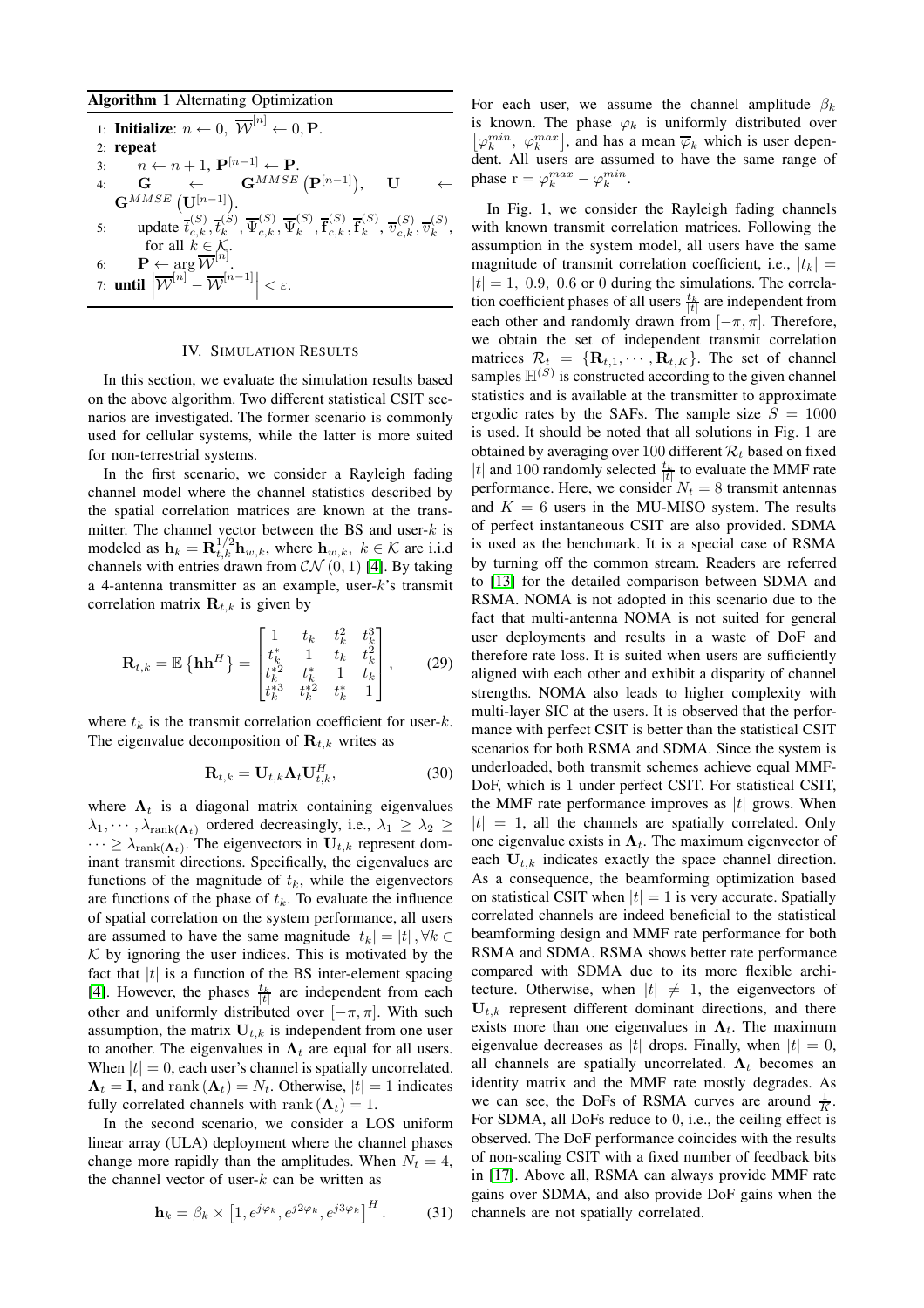

Fig. 1. MMF rate performance.  $N_t = 8$  antennas,  $K = 6$  users. The magnitude of the transmit correlation coefficient  $|t| = 1$ , 0.9, 0.6, 0. The phase  $t_k/|t|$  is uniformly distributed over  $[-\pi, \pi]$ .



Fig. 2. MMF rate performance.  $N_t = 8$  antennas,  $K = 6$  users. The phase of the transmit correlation coefficient  $t_k/|t|$  is uniformly distributed over  $[-\pi, \pi]$  or  $[-\frac{\pi}{2}, \frac{\pi}{2}]$ .

We further study the influence of the phase of correlation coefficient. In Fig. 2 and Fig. 3, we consider the scenario where all  $\frac{t_k}{|t|}$  are independent from each other and uniformly generated over  $\left[-\frac{\pi}{2},\frac{\pi}{2}\right]$ . The simulation results are still obtained by averaging over 100  $\mathcal{R}_t$ . Compared with the results of  $\frac{t_k}{|t|}$  drawing from  $[-\pi, \pi]$ , it is found that limited phase distribution is very detrimental to the MMF performance in the presence of high transmit correlations. When  $|t| = 1$ , each space channel direction is determined



Fig. 3. MMF rate performance.  $N_t = 8$  antennas,  $K = 6$  users. The phase of the transmit correlation coefficient  $t_k/|t|$  is uniformly distributed over  $[-\pi, \pi]$  or  $[-\frac{\pi}{2}, \frac{\pi}{2}]$ .



Fig. 4. MMF rate performance.  $N_t = 8$  antennas,  $K = 6$  users. The phase of the transmit correlation coefficient  $t_k/|t|$  is uniformly distributed over  $[-\pi, \pi]$ . The range of inaccurate  $t_k/|t|$  is  $\frac{\pi}{4}$ .

by the corresponding maximum eigenvector. Since the eigenvector is a function of the correlation coefficient phase  $\frac{t_k}{|t|}$ , reducing the range of the phase distribution from  $\left[-\pi, \pi\right]$  to  $\left[-\frac{\pi}{2}, \frac{\pi}{2}\right]$  for all  $k \in \mathcal{K}$  increases the user correlation significantly, and therefore it restricts the spectrum efficiency. By comparing the red curves in Fig. 2 for RSMA with those in Fig. 3 for SDMA, we observe that the MMF rate of SDMA drops significantly as the range of the phase for the transmit correlation coefficient decreases from  $[-\pi, \pi]$  to  $\left[-\frac{\pi}{2}, \frac{\pi}{2}\right]$ . In comparison, RSMA is more robust to the channel nonorthogonality, which coincides with the results obtained in [\[13\]](#page-5-13).

All results above assume accurate statistical CSIT, i.e., the transmit correlation matrices are perfectly known at the transmitter. Next, we investigate the influence of the statistical CSIT inaccuracy. Specifically, we consider a special case where  $\frac{t_k}{|t|}$  is imperfectly known at the transmitter. For example, the inaccuracy range  $\frac{\pi}{4}$  means that the transmitter only knows that  $\frac{t_k}{|t|}$  is uniformly distributed over  $\left[\frac{t_k}{|t|} - \frac{\pi}{8}, \frac{t_k}{|t|} + \frac{\pi}{8}\right]$ , rather than the exact value. With such assumption, the distribution of inaccurate  $\frac{t_k}{|t|}$  should also be considered when we construct  $\mathbb{H}^{(S)}$ . From Fig. 4, the MMF rate gain of RSMA over SDMA is still obvious when the information of correlation coefficient phases at the transmitter is inaccurate. Hence, RSMA is more robust to the statistical CSIT inaccuracy than SDMA. Compared with accurate statistical CSIT scenarios, when  $|t| = 1$ , the MMF rate performance of both RSMA and SDMA degrades a lot. The reason is that the benefit brought by high spatially correlated channels relies significantly on the accuracy of correlation coefficient phase information. When the channels are not spatially correlated, taking  $|t| = 0.6$  as an example, the influence of  $\frac{t_k}{|t|}$  inaccuracy is very tiny.

Fig. 5 illustrates the results of the second statistical CSIT scenario with channel amplitudes and mean of phase known at the transmitter. Here, we consider  $N_t = 4$ antennas and  $K = 3$  users. The channel amplitudes are assumed to be  $\beta_1 = 1$ ,  $\beta_2 = 0.8$  and  $\beta_3 = 0.5$ . The mean of phase  $\overline{\varphi}_k$  for each user is generated randomly. Different phase ranges r are investigated. With given statistical CSIT, the set of channel samples  $\mathbb{H}^{(S)}$  is constructed to approximate ergodic rates.  $S = 1000$  samples are used.